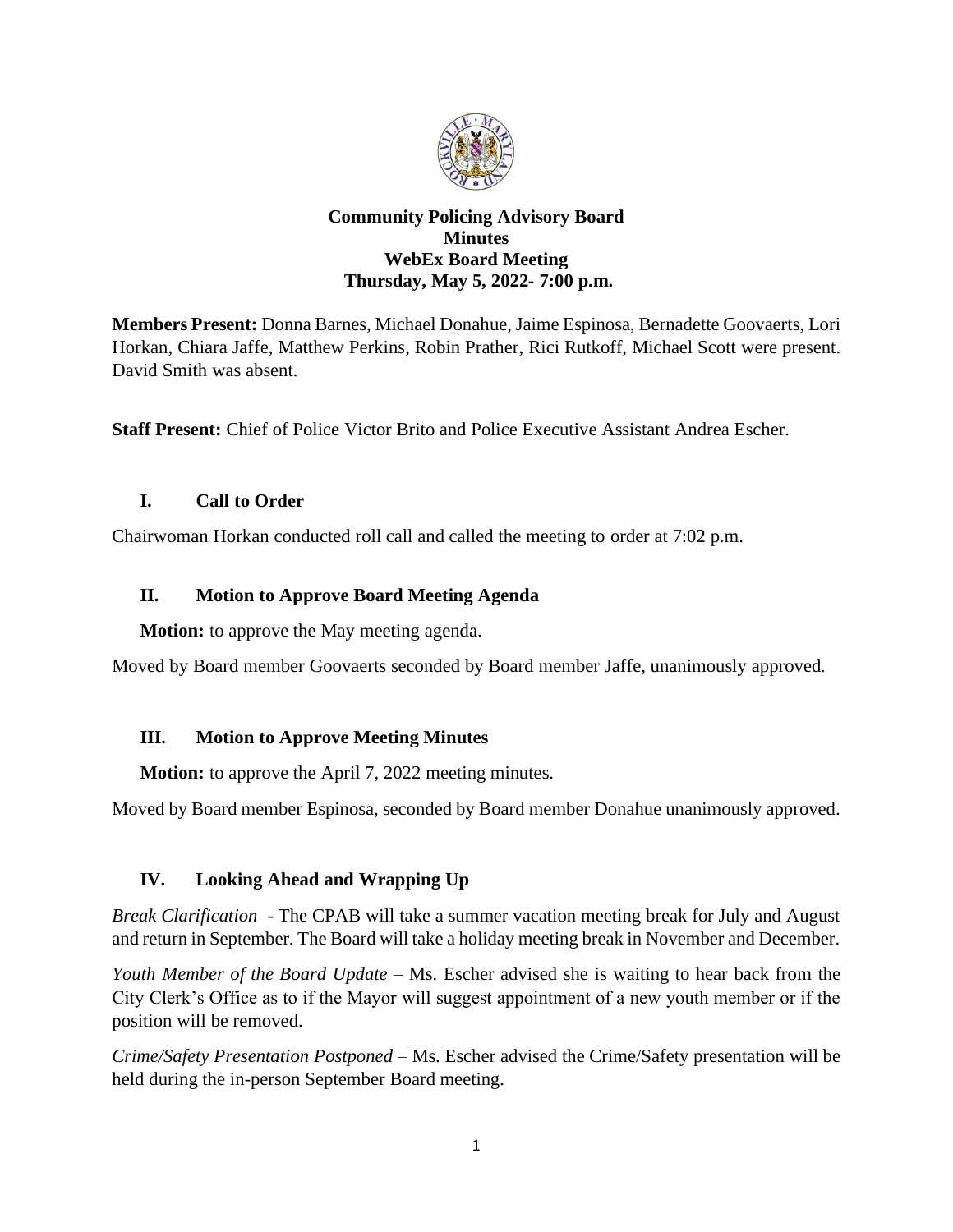*Chairperson Nominations –* There were no new nominations for Chairperson. The Board will revisit this discussion during the June meeting as a new Chairperson would need to be elected during the June meeting to be "appointed" for the new fiscal year (September) meeting.

*MOU Community Engagement Officer Program (CEO) –* Chairwoman Horkan advised the new Memorandum of Understanding between MCPS and local police agencies regarding the revisions to the Community Engagement Officer (CEO) formerly SRO program, has been signed by all police agencies. The policy was briefly discussed by all. Chairwoman Horkan suggested the two newest Board members review the prior meeting and meeting minutes on the presentation/discussion with MCPS school representatives on the CEO/SRO program.

### **V. CPAB Annual Report Discussion**

Board member Jaffe suggested the CPAB produce an annual report to be provided to the Mayor and Council for review.

**Motion:** to produce an Annual Report

Moved by Board member Donahue, seconded by Board member Goovaerts unanimously approved.

It was agreed that each of the subcommittees provide a summary of their goals, objectives, committee member names, summary of work over the last 18-months, actions and recommendations. The summaries should be submitted to Board member Jaffe who will compile all the documents to be put into on Annual Report, which a draft will be reviewed during the September Board meeting.

**Motion:** to allow the subcommittees to meet during the summer months as needed for preparation of their annual report summaries.

Moved by Board member Donahue, seconded by Board member Jaffe unanimously approved.

### **VI. CPAB Memorial Day Event – Logistics**

The City of Rockville Hometown Holidays event will be held on Saturday, May 28 and Sunday, May 29 from 11:00 a.m. to 7:00 p.m. The CPAB Outreach and Engagement Subcommittee sent out a "Sign Up Genius" link for volunteer shift hours to "man" the booth table. There was a review of the handout drafted by the Community Outreach and Engagement Subcommittee which will be available at the booth table. Once finalized, Ms. Escher will print copies for the Board to have on hand during the event.